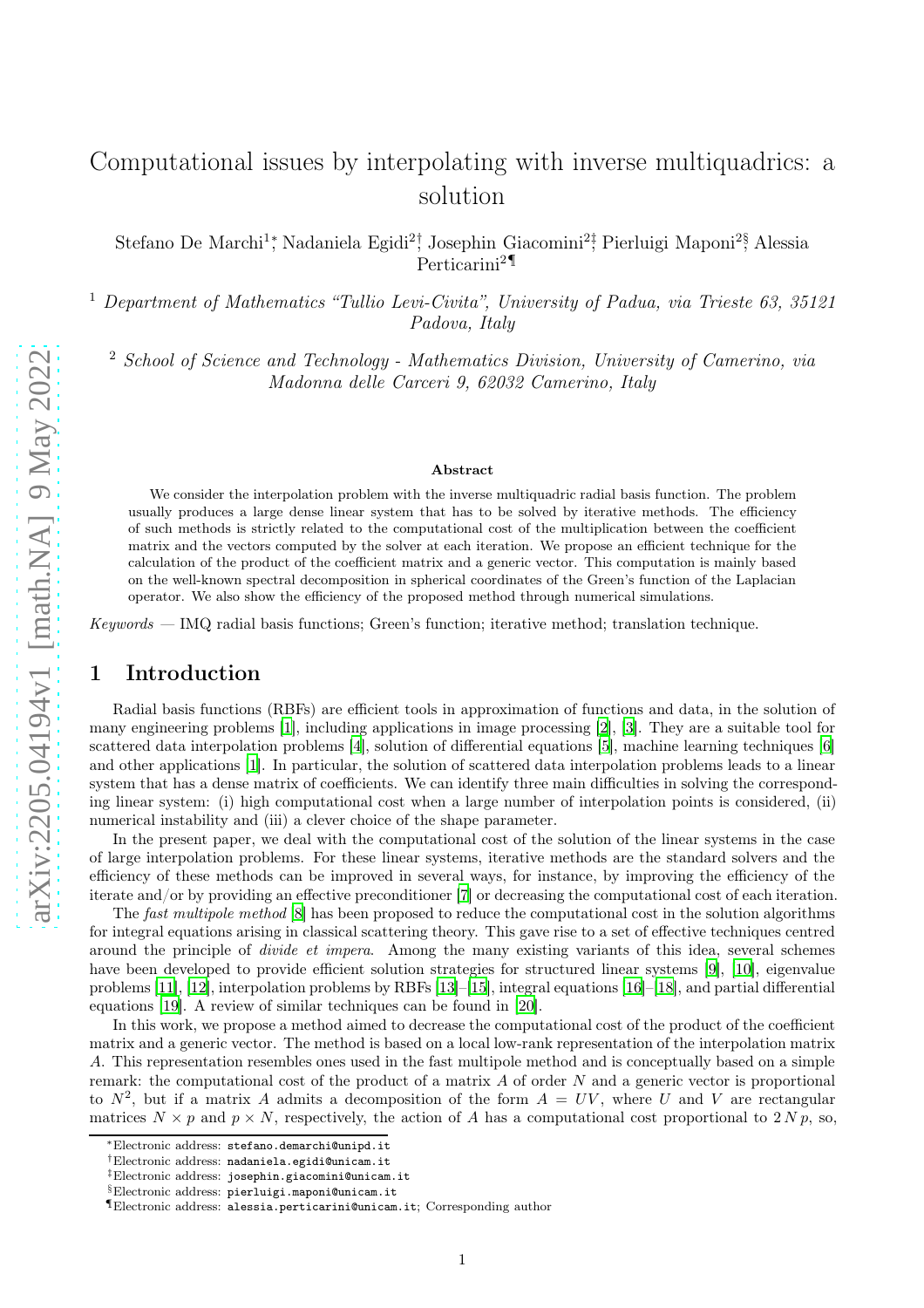this decomposition can be profitably used when  $p \ll N$ . The efficiency of the proposed technique is also shown through numerical experiments.

The paper is organised as follows. In Section [2,](#page-1-0) we describe the proposed method, in particular, we define the interpolation matrix decomposition, which is based on the spectral expansion of the fundamental solution of the Laplacian operator, and we introduce the translation strategy for the efficient computation of the matrix action. In Section [3,](#page-7-0) we show the results of some numerical experiments. Finally, we give some conclusions and future developments in Section [4.](#page-7-1)

### <span id="page-1-0"></span>2 The interpolation problem with inverse multiquadric RBFs

We consider the interpolation problem where the interpolation function is expressed in terms of inverse multiquadric RBFs. In the following, we focus on iterpolation problem on  $\mathbb{R}^2$  but the results can be easily generalized in  $\mathbb{R}^s$ , for different s. Initially, we summarise some preliminary concepts and fix notations. Let  $\Omega$ be a subset of  $\mathbb{R}^2$ ,  $\mathcal{X} = {\mathbf{x}_1, \mathbf{x}_2, ..., \mathbf{x}_N} \subset \Omega$  be the set of N distinct points, usually called *data sites*, and <sup>f</sup><sup>i</sup> <sup>∈</sup> <sup>R</sup> be the *data values*. Moreover, data values are supposed to be obtained from some unknown function  $f : \Omega \to \mathbb{R}$  evaluated at the data sites, i.e.

$$
f(\boldsymbol{x}_i) = f_i, \qquad i = 1, 2, \dots, N. \tag{1}
$$

Given a RBF defined through  $\phi : [0, \infty) \to \mathbb{R}$ ,  $\phi(r_j) = \phi(||\mathbf{x}-\mathbf{y}_j||)$  for  $r_j = ||\mathbf{x}-\mathbf{y}_j||$ , the interpolation problem consists in finding the approximation function  $P_f(x)$  as follows

<span id="page-1-1"></span>
$$
P_f(\boldsymbol{x}) = \sum_{j=1}^N c_j \phi(||\boldsymbol{x} - \boldsymbol{y}_j||), \qquad \boldsymbol{x} \in \Omega,
$$
\n(2)

where  $\|\cdot\|$  is the Euclidean norm,  $y_j$ ,  $j = 1, \ldots, N$ , are the centres of the RBFs and coincide with the data sites  $y_j = x_j$ , and  $c_j$ ,  $j = 1, ..., N$ , are unknown coefficients. We want to determine these unknowns in such a way that:

<span id="page-1-2"></span>
$$
P_f(\boldsymbol{x}_i) = f_i, \qquad i = 1, 2, \dots, N. \tag{3}
$$

In order to compute  $P_f$  in [\(2\)](#page-1-1), we have to solve the system of linear equations [\(3\)](#page-1-2) which has the form:

<span id="page-1-3"></span>
$$
A\mathbf{c} = \mathbf{f},\tag{4}
$$

where the interpolation matrix A has entries  $a_{ij} = \phi(||\boldsymbol{x}_i - \boldsymbol{y}_j||)$ ,  $i, j = 1, ..., N$ ,  $\mathbf{c} = (c_1, ..., c_N)^T$  is the unknown coefficient vector, and  $\mathbf{f} = (f_1, \ldots, f_N)^T$  is the known term given by the interpolation condition [\(3\)](#page-1-2).

The linear system [\(4\)](#page-1-3) has a dense coefficients matrix, moreover, for large values of N direct methods usually cannot be used to calculate its numerical solution due to the memory and CPU-time resources required. Thus, iterative methods remain the unique numerical alternative for dealing with such kind of linear systems. In general, the efficiency of such methods depends on the spectral and sparsity properties of the coefficient matrix. The former usually influence the number of iterations required to achieve a given accuracy in the numerical solution, while the latter influence the computational cost of each iteration, which is strictly dependent on the iterative method considered but, for large dense linear systems, most of this cost is due to the computation of the product of the corresponding coefficient matrix and the generic tentative solution. We point out that, from standard arguments on numerical linear algebra, the computational cost of this matrix-vector product is proportional to  $N^2$ , when N is the order of the matrix, so we need to supply a more efficient technique for this computation.

For the description of the proposed method, we consider the interpolation problem in  $\mathbb{R}^2$  with inverse multiquadric (IMQ-) RBFs, even if, this study can be extended to other families of RBFs and in other dimensions. More precisely, let  $y \in \mathbb{R}^2$  be the center of the IMQ-RBFs,  $x \in \mathbb{R}^2$ , and let  $t \in \mathbb{R}$  be the shape parameter, we consider:

<span id="page-1-4"></span>
$$
\phi(||\mathbf{x} - \mathbf{y}||) = \frac{1}{\sqrt{t^2 + ||\mathbf{x} - \mathbf{y}||^2}}.
$$
\n(5)

In the following sections, we introduce the proposed technique. In particular, in Section [2.1,](#page-2-0) we present the spectral expansion in spherical coordinates of the Green's function of the Laplacian operator and its use in the local decomposition of the matrix  $A$ . In Section [2.2,](#page-3-0) we discuss the translation strategy for the efficient computation of the product of the matrix A and a generic vector. Then, in Section [2.3,](#page-5-0) we analyse the computational cost of the proposed technique.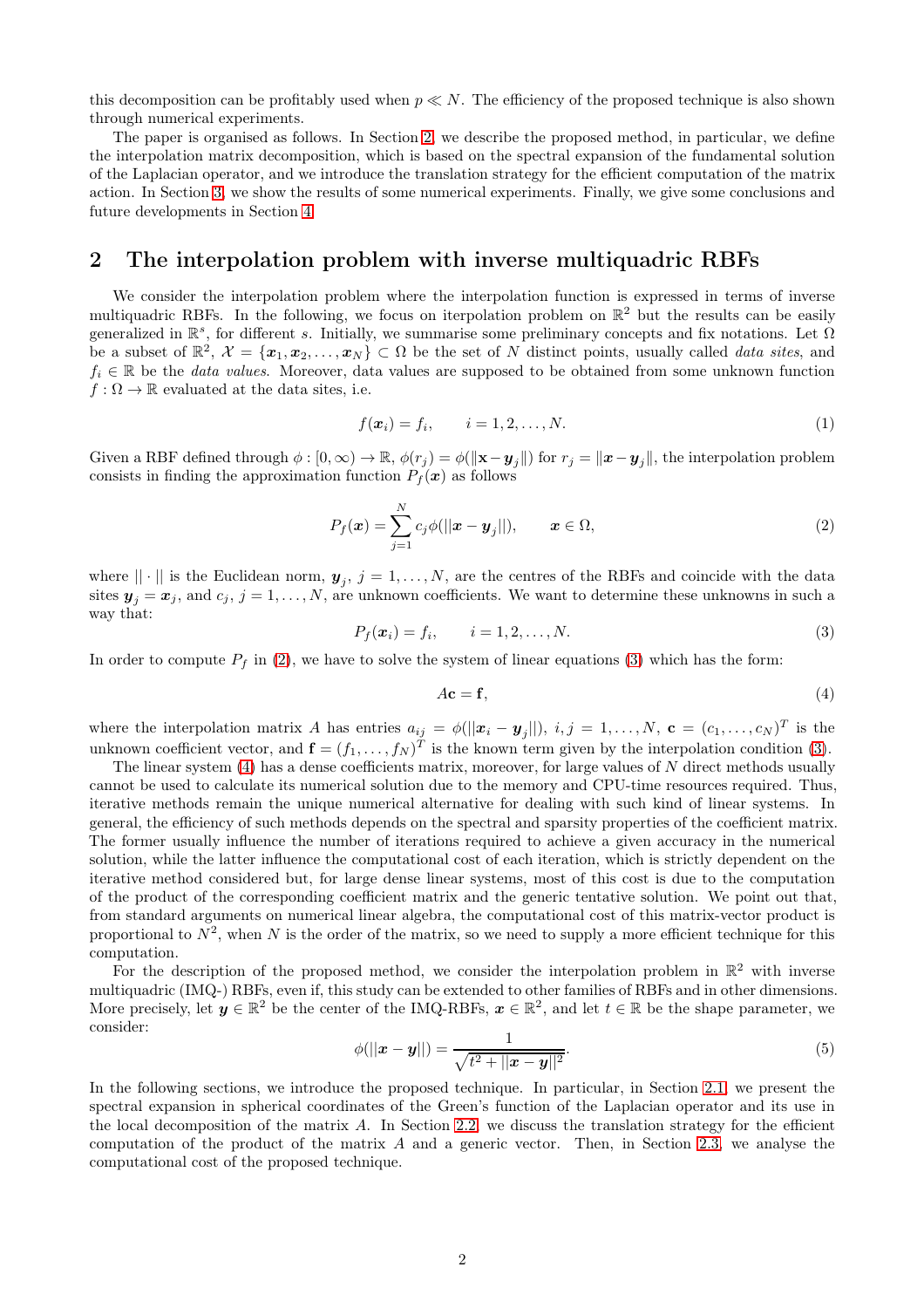### <span id="page-2-4"></span><span id="page-2-0"></span>2.1 The Green's function of the Laplacian operator

The Green's function,  $G(x; y)$ , of a linear differential operator L is a solution of the equation  $LG(x; y)$  $\delta(\mathbf{x}-\mathbf{y})$ , where  $\delta$  is the Dirac delta. From standard arguments, we have that

$$
G(\boldsymbol{X}; \boldsymbol{Y}) = \frac{1}{\|\boldsymbol{X} - \boldsymbol{Y}\|}, \qquad \boldsymbol{X}, \boldsymbol{Y} \in \mathbb{R}^3, \boldsymbol{X} \neq \boldsymbol{Y}, \tag{6}
$$

is the Green's function of the Laplacian operator  $L = \Delta [21]$  $L = \Delta [21]$ , moreover,  $G(X; Y)$  has a well-known spectral decomposition in spherical coordinates. In particular if  $(\rho_x, \theta_x, \omega_x)$ ,  $(\rho_y, \theta_y, \omega_y)$  denote the spherical coordinates of X and Y, respectively, where  $\rho_x, \rho_y \in [0, +\infty), \theta_x, \theta_y \in [0, \pi], \omega_x, \omega_y \in [0, 2\pi)$ , we have the following spectral expansion of  $G(\boldsymbol{X}; \boldsymbol{Y})$  when  $\rho_x \neq \rho_y$ 

<span id="page-2-1"></span>
$$
G(\boldsymbol{X}; \boldsymbol{Y}) = \sum_{n=0}^{\infty} \sum_{m=0}^{n} \epsilon_m \frac{(n-m)!}{(n+m)!} P_n^m(\cos \theta_y) P_n^m(\cos \theta_x) \cdot \cos(m(\omega_x - \omega_y)) \begin{cases} \rho_x^n / \rho_y^{n+1}, & \text{if } \rho_y > \rho_x, \\ \rho_y^n / \rho_x^{n+1}, & \text{if } \rho_x > \rho_y, \end{cases}
$$
(7)

where  $\epsilon_m$  is the Neumann factor, that is  $\epsilon_0 = 1, \epsilon_m = 2, m > 0$ , and  $P_n^m$  is the associated Legendre function of order m and degree n, see [\[22\]](#page-9-11) for more details. Furthermore, in a practical application of  $(7)$ , we have to consider the truncated series, that is

<span id="page-2-2"></span>
$$
G(\boldsymbol{X}; \boldsymbol{Y}) \approx \sum_{n=0}^{M} \sum_{m=0}^{n} \epsilon_m \frac{(n-m)!}{(n+m)!} P_n^m \left(\cos \theta_y\right) P_n^m \left(\cos \theta_x\right) \cdot \\ \cdot \cos \left(m(\omega_x - \omega_y)\right) \begin{cases} \rho_x^n / \rho_y^{n+1}, & \text{if } \rho_y > \rho_x, \\ \rho_y^n / \rho_x^{n+1}, & \text{if } \rho_x > \rho_y, \end{cases} \tag{8}
$$

where  $M \in \mathbb{N}$  is the truncation parameter for the index n in [\(7\)](#page-2-1). The accuracy of approximation [\(8\)](#page-2-2) strongly depends on the particular choice of  $X, Y \in \mathbb{R}^3$ . In particular, it depends on the ratio between  $\rho_y$  and  $\rho_x$ , as stated in the following theorem.

<span id="page-2-3"></span>**Theorem 2.1.** Let  $X, Y \in \mathbb{R}^3$  be such that  $\rho_y < \rho_x$  and let  $r = \frac{\rho_y}{\rho_x}$  $\frac{\mu y}{\rho_x}$ . For the absolute error E in the truncated *series* [\(8\)](#page-2-2)*, that is*

$$
E(\boldsymbol{X}, \boldsymbol{Y}) = \left| G(\boldsymbol{X}; \boldsymbol{Y}) - \sum_{n=0}^{M} \sum_{m=0}^{n} \epsilon_m \frac{(n-m)!}{(n+m)!} P_n^m(\cos \theta_y) P_n^m(\cos \theta_x) \cos (m(\omega_x - \omega_y)) \frac{1}{\rho_x} r^n \right|,
$$

*we have the following bound*

$$
E(\mathbf{X}, \mathbf{Y}) \le \frac{1}{\rho_x} \frac{r^{M+1}}{(1-r)}.
$$
\n(9)

*Proof.* Let  $\alpha$  be the angle between **X** and **Y**, we have:

$$
E(\mathbf{X}, \mathbf{Y}) = \left| \sum_{n=M+1}^{\infty} \sum_{m=0}^{n} \epsilon_m \frac{(n-m)!}{(n+m)!} P_n^m(\cos \theta_y) P_n^m(\cos \theta_x) \cos (m(\omega_x - \omega_y)) \frac{1}{\rho_x} r^n \right|
$$
  
= 
$$
\left| \frac{1}{\rho_x} \sum_{n=M+1}^{\infty} P_n(\cos \alpha) r^n \right| \leq \frac{1}{\rho_x} \sum_{n=M+1}^{\infty} \left| P_n(\cos \alpha) \right| r^n \leq \frac{1}{\rho_x} \sum_{n=M+1}^{\infty} r^n =
$$
  
= 
$$
\frac{1}{\rho_x} \left( \sum_{n=0}^{\infty} r^n - \sum_{n=0}^{M} r^n \right) = \frac{1}{\rho_x} \left( \frac{1}{1-r} - \frac{1 - r^{M+1}}{1-r} \right) = \frac{1}{\rho_x} \frac{r^{M+1}}{1-r}
$$
 (10)

where  $P_n$  is the Legendre polynomial of degree n and the second equality holds because

$$
P_n(\cos \alpha) = \sum_{m=0}^n \epsilon_m \frac{(n-m)!}{(n+m)!} P_n^m(\cos \theta_y) P_n^m(\cos \theta_x) \cos (m(\omega_x - \omega_y)),
$$

see [\[22](#page-9-11), Formula (10.3.38)] for more details, and the last inequality holds because  $|P_n(x)| \le 1$  for all  $|x| \le 1$  [\[23](#page-9-12), Formula (28.35)]. Formula (28.35)].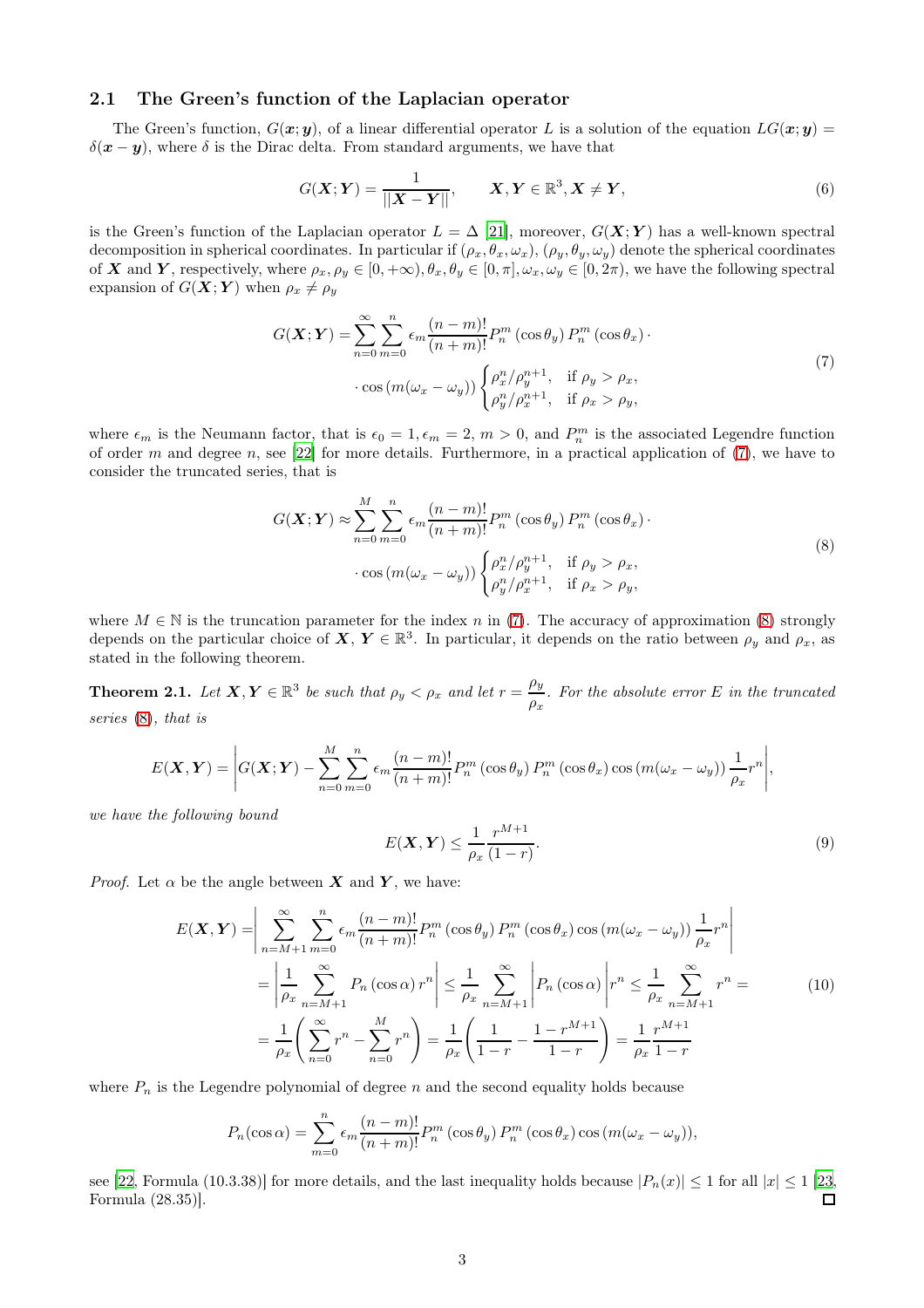We note that a similar theorem holds in the case  $\rho_x < \rho_y$  and  $r = \frac{\rho_x}{\rho_y}$  $\frac{\mu x}{\rho y}$ . As a consequence of Theorem [2.1,](#page-2-3) we have that the series in [\(7\)](#page-2-1) converges uniformly on every compact set of the domain  $||X|| > ||Y||$  or on the domain  $||X|| < ||Y||$ . In Figure [1,](#page-3-1) we report the result of a numerical experiment showing that, when X is sufficiently far from  $\boldsymbol{Y}$ , formula [\(8\)](#page-2-2) is accurate even with moderate values of  $M$ , while it produces large errors when  $||\mathbf{X}|| \approx ||\mathbf{Y}||$ , even if a large truncation index M is used. More precisely, in Figure [1,](#page-3-1)  $\rho_x \in \left[\frac{11}{10}\right]$  $\left[\frac{11}{10}, 21\right]$  and  $\rho_y = 1$ ; in addition,  $\theta_x = \theta_y = \omega_x = \omega_y = \frac{\pi}{2}$  $\frac{\pi}{3}$  in Figure [1](#page-3-1)[\(a\),](#page-3-2) whereas  $\theta_x = \pi$ ,  $\theta_y = \frac{\pi}{4}$  $\frac{\pi}{4}$ ,  $\omega_x = \frac{\pi}{3}$  $\frac{\pi}{3}$  and  $\omega_y = \frac{\pi}{2}$  $rac{1}{2}$  in Figure [1](#page-3-1)[\(b\).](#page-3-3)

<span id="page-3-2"></span><span id="page-3-1"></span>

Figure 1: The error  $E(\mathbf{X}, \mathbf{Y})$  in the representation formula [\(8\)](#page-2-2) with truncation index  $M = 5$ ,  $M = 10$ ,  $M = 20$ , and  $\rho_y = 1$ , when  $\theta_x = \theta_y = \omega_x = \omega_y = \frac{\pi}{2}$  $\frac{\pi}{3}$  [\(a\),](#page-3-2)  $\theta_x = \pi$ ,  $\theta_y = \frac{\pi}{4}$  $\frac{\pi}{4}$ ,  $\omega_x = \frac{\pi}{3}$  $\frac{\pi}{3}, \ \omega_y = \frac{\pi}{2}$  $\frac{\pi}{2}$  [\(b\).](#page-3-3) We note that the logarithmic scale is used for the axis of the ordinates.

#### <span id="page-3-0"></span>2.2 The translation technique

If we consider  $\mathbf{X} = (x_1, x_2, t/2), \mathbf{Y} = (y_1, y_2, -t/2),$  where t is the shape parameter in  $(5), \mathbf{x} = (x_1, x_2) \in \mathbb{R}^2$ , and  $\mathbf{y} = (y_1, y_2) \in \mathbb{R}^2$ , we have that

<span id="page-3-3"></span>
$$
G(\mathbf{X}; \mathbf{Y}) = \frac{1}{||\mathbf{X} - \mathbf{Y}||} = \frac{1}{\sqrt{||\mathbf{x} - \mathbf{y}||^2 + t^2}} = \phi(||\mathbf{x} - \mathbf{y}||)
$$
(11)

and Formula  $(7)$  gives the spectral decomposition for the IMQ-RBFs with shape parameter t. We note that Formula [\(7\)](#page-2-1) resembles the usual representation of degenerate kernels, in fact, it expresses  $\phi(||\mathbf{x}-\mathbf{y}||)$  as a series, where each term is a product of two functions of only one variable, i.e., a function of  $x$  and the other of  $y$ . In addition, it identifies two regions where we have two different representations. In fact, the structure of [\(7\)](#page-2-1) requires us to divide the elements of **A** into three sets: the elements where  $||x|| < ||y||$ , those where  $||x|| > ||y||$ , and those where  $||x|| = ||y||$  for which [\(7\)](#page-2-1) cannot be used. This is an interesting formula resembling a low-rank decomposition of matrix A, but unfortunately it does not provide a low-rank representation of the matrix A due to the aforementioned partition of A. However, formula [\(7\)](#page-2-1) provides a local decomposition for  $\phi(||\mathbf{x}-\mathbf{y}||)$ that can be profitably used in the solution of [\(4\)](#page-1-3).

When the ratio  $\rho_y/\rho_x \approx 1$  (but X is substantially different from Y), a simple translation operation can be used in formula [\(8\)](#page-2-2). Let  $\mathbf{z} = (z_1, z_2) \in \Omega \subset \mathbb{R}^2$  be such that  $||\mathbf{y} - \mathbf{z}|| < ||\mathbf{x} - \mathbf{z}||$ , and let  $\mathbf{Z} = (z_1, z_2, -t/2)$ , then from [\(8\)](#page-2-2) we have:

<span id="page-3-4"></span>
$$
\phi(||\mathbf{x} - \mathbf{y}||) = \phi(||(\mathbf{x} - \mathbf{z}) - (\mathbf{y} - \mathbf{z})||) = G(\mathbf{X} - \mathbf{Z}; \mathbf{Y} - \mathbf{Z}) \approx
$$
\n
$$
\approx \sum_{n=0}^{M} \sum_{m=0}^{n} \epsilon_m \frac{(n-m)!}{(n+m)!} P_n^m \left(\cos(\theta_{y-z})\right) P_n^m \left(\cos(\theta_{x-z})\right) \cos\left(m(\omega_{x-z} - \omega_{y-z})\right) \frac{\rho_{y-z}^n}{\rho_{x-z}^{n+1}},
$$
\n(12)

where  $(\rho_{x-z}, \theta_{x-z}, \omega_{x-z})$ ,  $(\rho_{y-z}, \theta_{y-z}, \omega_{y-z})$  are the spherical coordinates of vectors  $\mathbf{X} - \mathbf{Z}$ ,  $\mathbf{Y} - \mathbf{Z} \in \mathbb{R}^3$ , respectively. The translation technique for the computation of  $A\mathbf{c}$  consists in a convenient use of [\(12\)](#page-3-4). For simplicity of notation, let us define the following quantities:  $d_{n,m} = \epsilon_m \frac{(n-m)!}{(n+m)!}$ ,  $h_{n,m}(\mathbf{X}-\mathbf{Z}) = \frac{P_n^m(\cos(\theta_{x-z}))}{\rho_{x-z}^{n+1}}$  $\rho_{x-z}^{n+1}$ ,  $j_{n,m}(\boldsymbol{Y}-\boldsymbol{Z})=P_n^m\left(\cos(\theta_{y-z})\right)\rho_{y-z}^n$ . Thus, when  $||\boldsymbol{y}-\boldsymbol{z}|| < ||\boldsymbol{x}-\boldsymbol{z}||$ , we can separate the contribution of  $\boldsymbol{x}$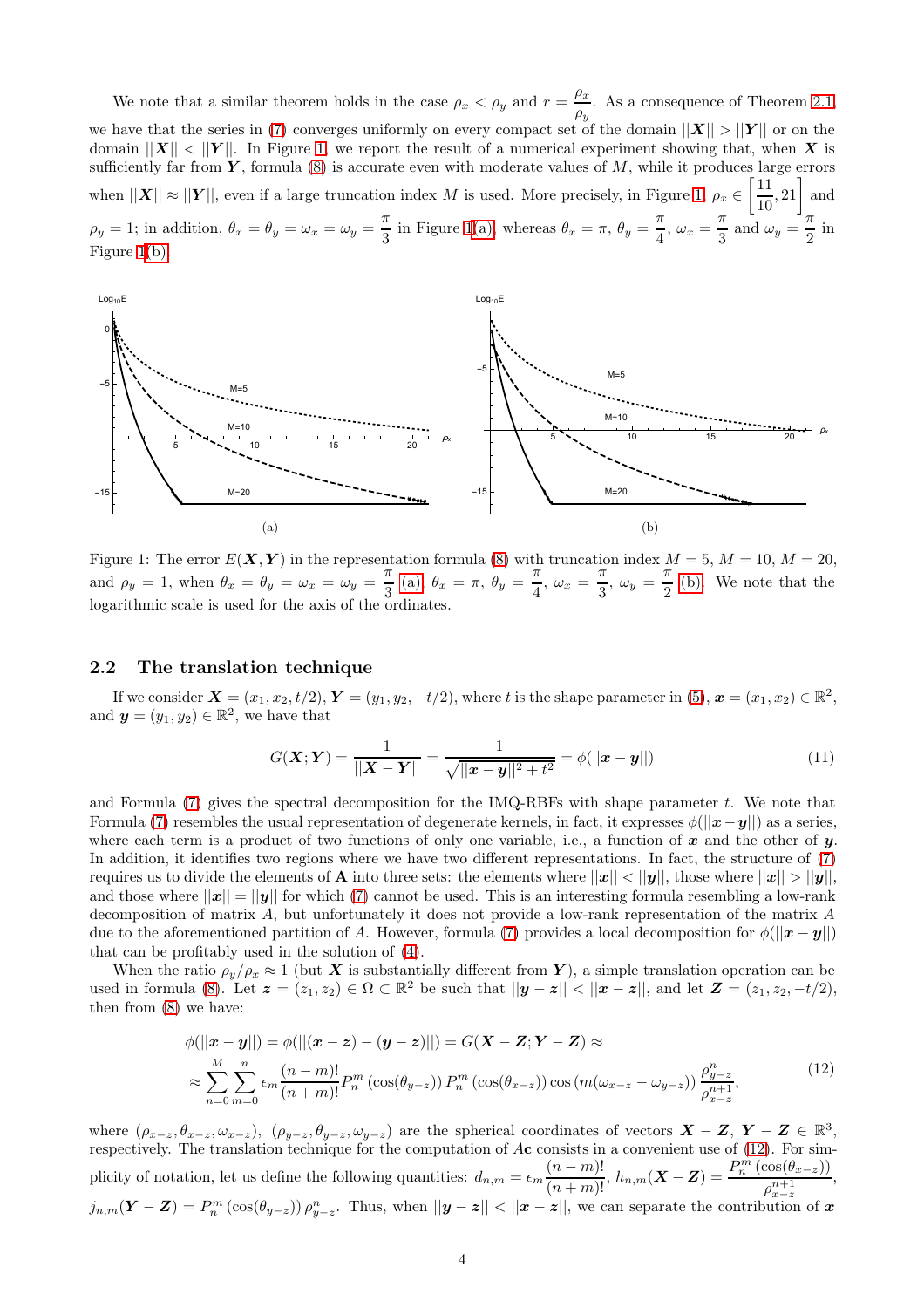and  $\boldsymbol{\mathit{u}}$  in the following way:

<span id="page-4-3"></span>
$$
\phi(||\mathbf{x} - \mathbf{y}||) = \sum_{n=0}^{M} \sum_{m=0}^{n} d_{n,m} h_{n,m}(\mathbf{X} - \mathbf{Z}) \cos(m\omega_{x-z}) j_{n,m}(\mathbf{Y} - \mathbf{Z}) \cos(m\omega_{y-z}) + + \sum_{n=0}^{M} \sum_{m=0}^{n} d_{n,m} h_{n,m}(\mathbf{X} - \mathbf{Z}) \sin(m\omega_{x-z}) j_{n,m}(\mathbf{Y} - \mathbf{Z}) \sin(m\omega_{y-z}).
$$
\n(13)

We can suppose, without losing generality, that the domain  $\Omega$  is contained in a square  $D \subset \mathbb{R}^2$ . The proposed strategy considers a set of partitions of D: the first partition is obtained by dividing D into  $4 \times 4$ equivalent blocks, the successive are obtained by bisecting the edges of the previous blocks. More precisely, the partition considered in D depends on a recursive index l, with  $l = 1, 2, \ldots, L$ . For each level l, the square D is partitioned in  $2^{l+1} \times 2^{l+1}$  blocks like in Figure [2,](#page-4-0) where the first two levels of these partitions are considered. The idea of the proposed strategy is the following: when  $y \in \mathcal{X}$  is in a set S (the dark gray squares in Figure [2\)](#page-4-0) of the considered partition, we associate to y the center z of S and we use formula [\(12\)](#page-3-4) only for  $x \in \mathcal{X}$  belonging to well-separated squares of the considered partition (the light gray squares in Figure [2\)](#page-4-0). In this way, we obtain a high accuracy of formula  $(12)$ , even for small values of the truncation index M.

<span id="page-4-1"></span><span id="page-4-0"></span>

<span id="page-4-2"></span>Figure 2: Example of the translation technique at levels  $l = 1$  [\(a\)](#page-4-1) and  $l = 2$  [\(b\).](#page-4-2)

In more detail, for each point  $y$  in a block at level 1, we choose  $z$  as the center of this block as shown in the dark gray block in Figure [2](#page-4-0)[\(a\).](#page-4-1) Then, we define the well-separated blocks, with respect to the previously selected block that contains y, as those blocks of points x such that  $\frac{\rho_{y-z}}{\rho_{x-z}} < \frac{1}{2}$  $\frac{1}{2}$ . In Figure [2](#page-4-0)[\(a\),](#page-4-1) the wellseparated blocks are the light gray ones. So, for each  $y$ , in a given block of the partition we apply formula  $(12)$ for points x in the corresponding well-separated blocks of the same partition. In this way, if  $t = 1$  and D has unitary edge, we have an error  $E < 2.86 \cdot 10^{-9}$  when  $M = 10$ , and an error  $E < 4.41 \cdot 10^{-17}$  when  $M = 20$ . In fact, it is easy to verify that  $\rho_{y-z} \leq$  $\sqrt{2}$  $\frac{z}{8}$  and  $\rho_{x-z} \ge$  $\sqrt{73}$  $\frac{\sqrt{73}}{8}$ , so that  $\frac{\rho_{y-z}}{\rho_{x-z}} \leq 0.1655$ . At the second level, i.e.  $l = 2$  $l = 2$ , each block of level 1 is partitioned in  $2 \times 2$  equivalent squares, thus obtaining 64 blocks, as in Figure 2[\(b\).](#page-4-2) At level 2, the same procedure is applied to the part of the domain D that has not already been considered at level 1. So, for each point y in a smaller block, as the dark gray block in Figure [2](#page-4-0)[\(b\),](#page-4-2) we choose z as the center of the block, and we apply formula  $(12)$  for each point x in the new well-separated blocks, i.e., the light gray blocks in Figure [2](#page-4-0)[\(b\).](#page-4-2) Also at this level we have the same accuracy of previous level. The dotted region in Figure [2](#page-4-0)[\(b\)](#page-4-2) highlights the region where formula [\(12\)](#page-3-4) has been already applied and so it does not need to be treated at this level. We repeat this procedure for all the blocks until the finest level  $L$  is reached, where the contributions of the remaining white regions are directly computed by using formula [\(5\)](#page-1-4) in the matrix action.

In Algorithm [1,](#page-5-1) we report the translation technique for computing the matrix-vector product  $\mathbf{b} = A\mathbf{u}$ , when  $\mathbf{u} \in \mathbb{R}^N$  is a generic vector. In this algorithm, we use the following notation:  $P_l$  is the set of all blocks at level l, p is one of these blocks,  $S_p$  is the set of the blocks well-separated from the block p, and  $NS_p$  is the set of the blocks which are not well-separated from the block  $p$ .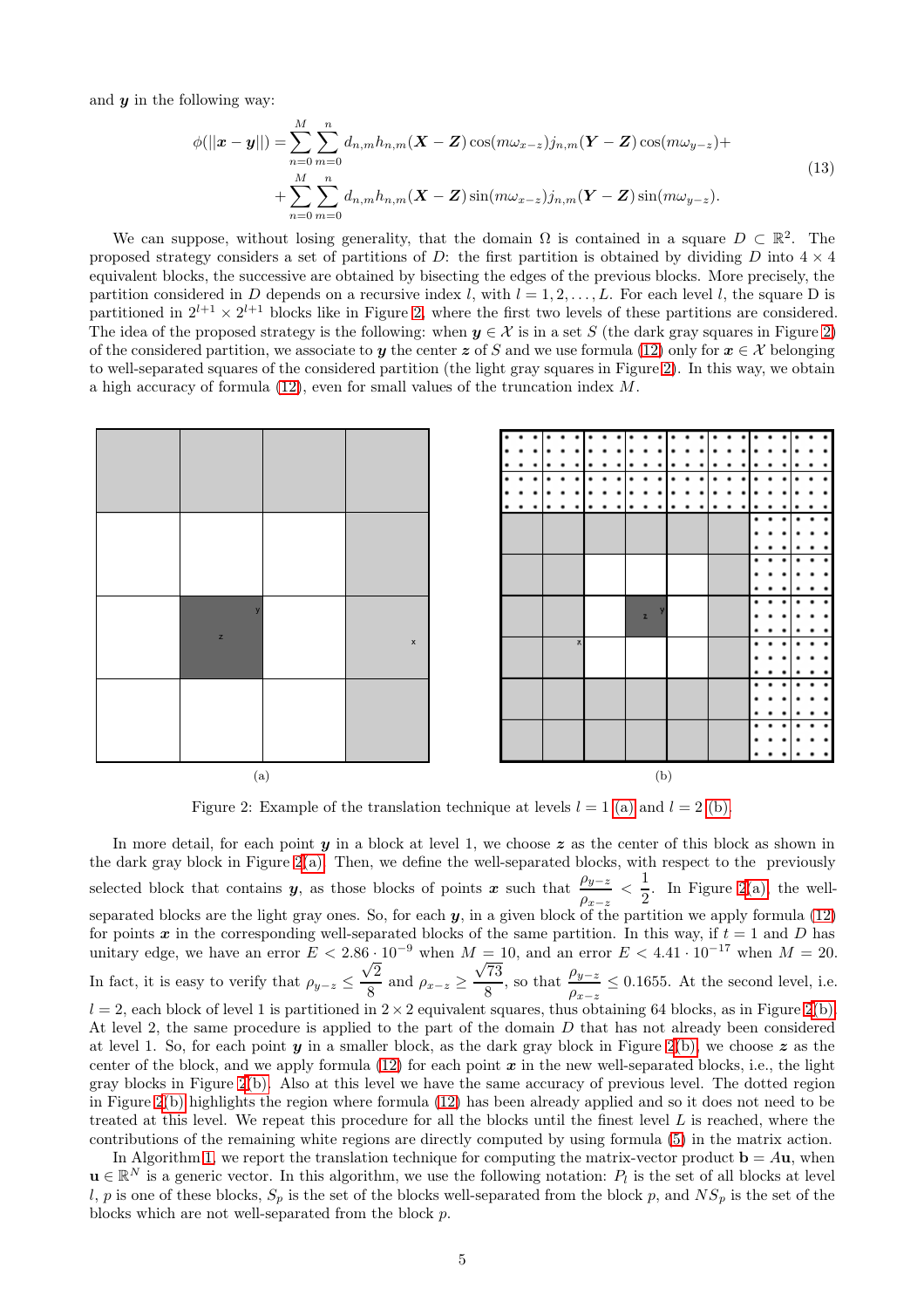**Algorithm 1:** Given  $\mathbf{u} \in \mathbb{R}^N$ , computes  $\mathbf{b} = A\mathbf{u} \in \mathbb{R}^N$  as follows.

1 **b** =  $(0, \ldots, 0)^T$ ; 2 for  $l = 1, \ldots, L$  do  $\begin{array}{c|c} \textbf{3} & \textbf{for} & p \in P_l \textbf{ do} \\ \textbf{4} & \textbf{z} & \textbf{is the cer} \end{array}$  $z$  is the center of  $p$ 5 for  $y_i \in p$  do 6  $\mathbf{v} = (0, \ldots, 0)^T;$  $\mathbf{v} = (0,\ldots,0)^T;$  $\mathbf{8}$  | | Compute the contribution of  $\mathbf{y}_j$  from formula [\(13\)](#page-4-3) 9 **for**  $n = 0, ..., M$  do 10 **for**  $m = 0, ..., n$  do 11  $k = \frac{n(n+1)}{2}$  $\frac{1}{2}+m+1$ 12  $\mathbf{v}_k = \mathbf{v}_k + j_{n,m}(\mathbf{Y}_j - \mathbf{Z}) \sin(m\omega_{y_j-z}) \mathbf{u}_j$ 13 wk = wk + jn,m $(\check{\boldsymbol{Y}}_j - \boldsymbol{Z}) \cos(m\omega_{y_j-z}) \mathbf{u}_j$ 14 | | | | end 15 end  $16$  | end 17 for  $x_i \in S_p$  do 18 | | Compute the contribution of  $x_i$  from formula [\(13\)](#page-4-3) 19 | | for  $n = 0, ..., M$  do 20 **for**  $m = 0, ..., n$  do 21  $k = \frac{n(n+1)}{2}$  $\frac{1}{2}+m+1$ 22 bi  $\mathbf{b}_i = \mathbf{b}_i + d_{n,m} h_{n,m}(\boldsymbol{X}_i - \boldsymbol{Z}) \big[ \sin(m \omega_{x_i-z}) \mathbf{v}_k + \cos(m \omega_{x_i-z}) \mathbf{w}_k \big]$ 23 end  $24$  end  $25$  | end 26 end 27 end 28 for  $p \in P_L$  do<br>29 for  $x_i \in N$  $\begin{array}{|l|l|} \hline \text{29} & \text{for } x_i \in NS_p \text{ do} \ \hline \text{30} & \text{for } y_i \in p \text{ do} \end{array}$  $\begin{array}{c|c} \textbf{30} & \textbf{for } \textbf{y}_j \in p \textbf{ do} \\ \textbf{31} & \textbf{f} \textbf{ 21} \\ \end{array}$ 31 Compute the contribution of  $x_i$  and  $y_j$  from formula [\(4\)](#page-1-3) 32 **b**<sub>i</sub> = **b**<sub>i</sub> +  $A_{i,j}$ **u**<sub>j</sub> 33 end 34 end 35 end

### <span id="page-5-1"></span><span id="page-5-0"></span>2.3 The computational cost

The recursive procedure described in the previous section gives an efficient method for computing  $\lambda u$ , where  $\mathbf{u} \in \mathbb{R}^N$  is a generic vector and the data sites in X are generic points of the domain  $\Omega$ . However, for the sake of simplicity, we suppose a uniform distribution of points, so at the generic level l, each block p contains  $\frac{N}{d\lambda}$  $4^{l+1}$ data sites. As illustrated in Algorithm [1,](#page-5-1) we have that

<span id="page-5-2"></span>
$$
\sum_{j=1}^{N} A_{i,j} \mathbf{u}_{j} = \sum_{l=1}^{L} \sum_{\substack{p \in P_{l} \\ i \in S_{p}}} \left\{ \sum_{n=0}^{M} \sum_{m=0}^{n} \left( d_{n,m} h_{n,m} (\mathbf{X}_{i} - \mathbf{Z}) \cos(m\omega_{x_{i}-z}) \right) \left( \sum_{j \in p} j_{n,m} (\mathbf{Y}_{j} - \mathbf{Z}) \cos(m\omega_{y_{j}-z}) \mathbf{u}_{j} \right) + \\ + \sum_{n=0}^{M} \sum_{m=0}^{n} \left( d_{n,m} h_{n,m} (\mathbf{X}_{i} - \mathbf{Z}) \sin(m\omega_{x_{i}-z}) \right) \left( \sum_{j \in p} j_{n,m} (\mathbf{Y}_{j} - \mathbf{Z}) \sin(m\omega_{y_{j}-z}) \mathbf{u}_{j} \right) \right\} + \\ + \sum_{\substack{p \in P_{L} \\ i \in NS_{p}} \left\{ \sum_{j \in p} A_{i,j} \mathbf{u}_{j} \right\}, \qquad i = 1, ..., N,
$$
\n(14)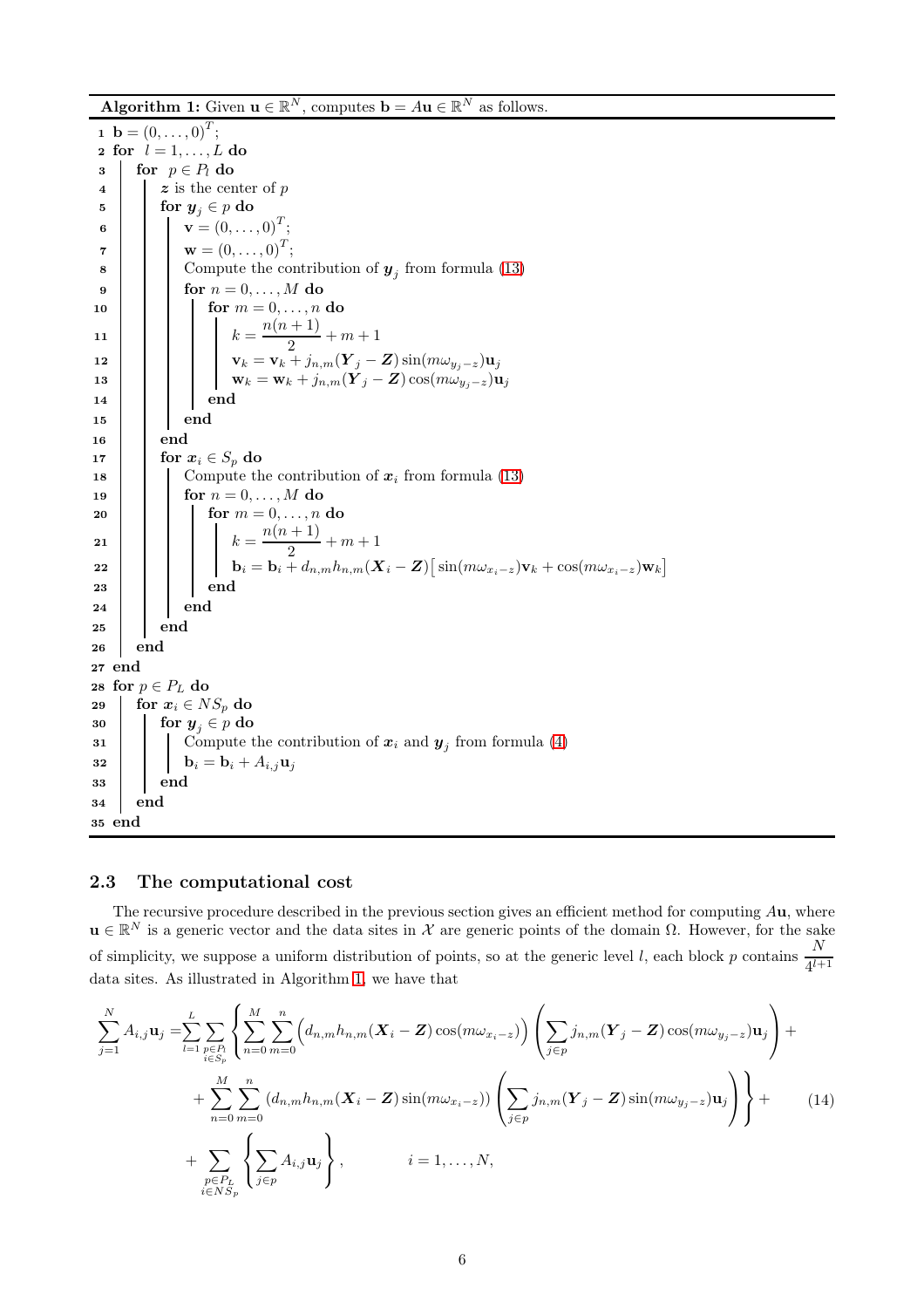where  $i \in S_p$  denotes that  $x_i$  is in well-separated blocks  $S_p$ , while  $j \in p$  denotes that  $y_j$  is in p. This shows that the computation consists of two main addenda. The first addendum in [\(14\)](#page-5-2), i.e., the one for  $i \in S_p$ ,  $p \in P_l$ ,  $l = 1, \ldots, L$ , can be computed efficiently since the part depending on the row indices i is independent of the part depending on the column indices  $j$ ; while the second addendum has to be evaluated only at the last level L. The computational cost c of the matrix-vector product in  $(14)$  can be obtained by summing the cost of the various steps. We retrace the computations in Algorithm [1](#page-5-1) and we evaluate the overall computational cost by counting only the multiplication operations. The computation of the coefficients  $d_{n,m}$  and functions  $h_{n,m}$ ,  $j_{n,m}$ as well as trigonometric functions in formula [\(14\)](#page-5-2) are not considered since they are computed only once at the beginning of the solution process and stored in arrays.

Let  $c_1$  be the cost of lines  $5 - 16$  in Algorithm [1,](#page-5-1) so  $c_1$  is equal to the cost of

<span id="page-6-0"></span>
$$
\mathbf{v}_{n,m}(Z) = \sum_{j \in p} j_{n,m}(Y_j - Z) \sin(m\omega_{y_j - z}) \mathbf{u}_j \quad \text{and} \quad \mathbf{w}_{n,m}(Z) = \sum_{j \in p} j_{n,m}(Y_j - Z) \cos(m\omega_{y_j - z}) \mathbf{u}_j, \tag{15}
$$

for all  $n = 0, 1, ..., M$ ,  $m = 0, 1, ..., n$ , that is  $4KN_p$ , where  $N_p$  are the number of points of X contained in p and  $K = (M + 1)(M + 2)/2$ . Thus, considering a block p at a generic level l, we have

$$
c_1 \le 4\frac{N}{4^{l+1}}K,
$$

Let  $c_2$  be the cost of lines  $2 - 27$  in Algorithm [1,](#page-5-1) that is the cost of

<span id="page-6-1"></span>
$$
\sum_{n=0}^{M} \sum_{m=0}^{n} d_{n,m} h_{n,m}(\boldsymbol{X}_i - \boldsymbol{Z}) \sin(m\omega_{x_i-z}) \mathbf{v}_{n,m}(\boldsymbol{Z}) \text{ and } \sum_{n=0}^{M} \sum_{m=0}^{n} d_{n,m} h_{n,m}(\boldsymbol{X}_i - \boldsymbol{Z}) \cos(m\omega_{x_i-z}) \mathbf{w}_{n,m}(\boldsymbol{Z}),
$$
\n(16)

for all  $n = 0, 1, \ldots, M$ ,  $m = 0, 1, \ldots, n$ ,  $p \in P_l, l = 1, 2, \ldots, L$ , z the centre of  $p, i \in S_p$ , where  $\mathbf{v}_{n,m}, \mathbf{w}_{n,m}$ contain the contributions of the points  $y_j$  for the sine and cosine part, respectively, already calculated in [\(15\)](#page-6-0);  $\mathbf{v}_{n,m},\mathbf{w}_{n,m}$  correspond respectively to  $\mathbf{v}_k,\mathbf{w}_k$  in Algorithm [1.](#page-5-1) In the following discussion, the cost of the multiplication by the factor  $d_{n,m}$  is neglected since such factor can be included in  $h_{n,m}$  or, equivalently, in  $j_{n,m}$ during the construction of the data structures. We analyse the cost  $c_2$  as function of the level l. At the first level, we have  $N/16$  points of X in each block  $p \in P_1$  and at most there are 12 well-separated blocks from p, that are blocks in  $S_p$ . Thus, the cost  $c_2^{(1)}$  at the first level is

$$
c^{(1)}_2 \leq 4K12 \frac{N}{16} = 3KN,
$$

where K is defined above and gives the number of addenda in each sum appearing in [\(16\)](#page-6-1). At level  $l \geq 2$ , each block of the level  $l-1$  is divided into 4 blocks, so fixing the block p of the first level, p is divided into  $4^{l-1}$ blocks at level l. For each small block there are at most 27 well-separated blocks. Thus, the cost  $c_2^{(l)}$  at level l is

$$
c_2^{(l)} \le 4K4^{l-1}27\frac{N}{4^{l+1}} = \frac{27}{4}KN.
$$

Since in the costs  $c_2^{(l)}$ ,  $l = 1, 2, ..., L$ , we fixed a block of the first level and we referred to it during the calculations, by considering also that there are 16 different blocks at the first level, we have

$$
c_2 \le 16 \sum_{l=1}^{L} c_2^{(l)} \le 108 K N L.
$$

Let  $c_3$  be the cost of lines  $28 - 35$  in Algorithm [1,](#page-5-1) that is the cost of

$$
\sum_{j\in p}A_{i,j}{\bf u}_j,
$$

for all  $i \in NS_p$  and  $p \in P_L$ . With analogous arguments to the ones used above, i.e., the number of blocks in the first level, the number of blocks obtained at level L from the subdivision of a first-level block into smaller blocks and the number of points into a block, considering also that the maximum number of non well-separated blocks is at most 9, we obtain

$$
c_3 \le 16 \, 4^{L-1} \frac{N}{4^{L+1}} 9 \frac{N}{4^{L+1}} = 9 \frac{N^2}{4^{L+1}}.
$$

So, the total cost of the procedure is

<span id="page-6-2"></span>
$$
c = c_1 + c_2 + c_3 \le
$$
  
\n
$$
\leq N \left( \frac{4K}{4^{l+1}} + 108KL + \frac{9N}{4^{L+1}} \right) \le
$$
  
\n
$$
\leq N \left( 109KL + \frac{9N}{4^{L+1}} \right).
$$
\n(17)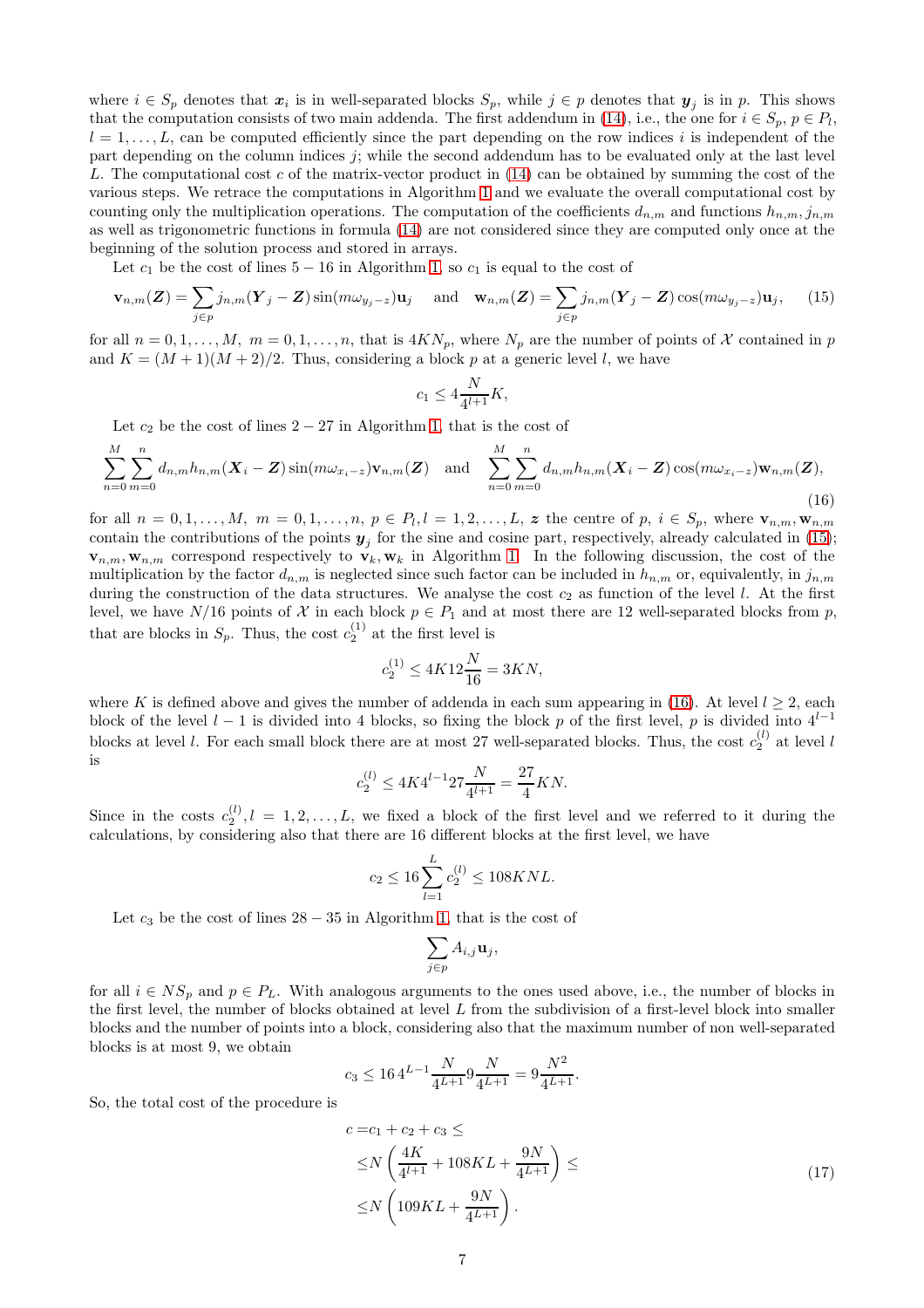<span id="page-7-3"></span>In formula  $(17)$ , the parameters K and N are fixed before the procedure, whereas the number of levels L should be chosen in order to obtain the minimum  $c$ . Now, if we consider the upper bound for  $c$ , we should search for the minimum of this upper bound. In more detail, let  $\alpha = 109K$ ,  $\beta = 9N/4$ ,  $g(\lambda) = \alpha\lambda + \frac{\beta}{\lambda}$  $\frac{\beta}{4^{\lambda}}$ , where  $\lambda$  is the real extension of the integer variable L. Then, it can be shown that g has a minimum in  $\lambda_{min} = \log_4 \left( \frac{\beta \log_{10}(4)}{\alpha} \right)$  $\bigg),$ 

α where  $g(\lambda_{min}) = \frac{\alpha}{\log_{10}(4)} \left( \log_{10} \left( \frac{\beta \log_{10}(4)}{\alpha} \right) \right)$ α  $+1$ . A similar result can be obtained without the extension of the integer variable  $L$ , because of the convexity of the function g. In conclusion, the upper bound of c is proportional to  $N \log_{10}(N)$ .

# <span id="page-7-0"></span>3 Numerical simulations

We present a numerical experiment performed with the technique described in the previous section, in order to show the accuracy and the efficiency of the proposed method. The experiment consists in computing the product of the matrix A and a random vector whose components range is  $[-1, 1]$ , by using two different techniques: the standard matrix-vector multiplication, and the translation technique described in Section [2.](#page-1-0)

We fix the shape parameter  $t = 1$ , and we consider the set of quasi-random N Halton points [\[24\]](#page-9-13) in  $\Omega = [0, 1]^2$ , with  $N = 2(4), 4(4), 6(4), 8(4), 1(5)$ , where  $x(y)$  denotes the real number  $x \cdot 10^y$ . Furthermore, in the translation technique, the truncation index in  $(12)$  is fixed to  $M = 10$  and the maximum number of levels is  $L = 1, 2, 3$  $L = 1, 2, 3$  $L = 1, 2, 3$ . The results are reported in Table 1 and Figure [3.](#page-8-8) Table 1 shows the elapsed time T in the computation of the product of A and a random vector by using a standard row-column product, the elapsed time in the same computation by using the translation technique, the relative error  $E$  in infinity-norm between the result computed by the translation technique and the one obtained by the standard row-column product, and the number of levels L that gives the best efficiency result among  $L = 1, 2, 3$  $L = 1, 2, 3$ . In addition, Figure 3 reports a comparison of the execution times of the different methods. In the x−axis the number of interpolation points is reported, while the vertical axis gives the normalised execution time, that is the execution time divided by the number of interpolation points, i.e.,  $\frac{T}{N}$ . The line with circular markers represents the usual matrixvector multiplication, while the line with squared markers represents the proposed technique. In Figure [3,](#page-8-8) the substantial reduction of the execution time can be easily appreciated, as well as the logarithmic trend of the proposed strategy.

The results in Table [1](#page-7-2) and Figure [3](#page-8-8) have been obtained on a Workstation equipped with an Intel(R) Xeon(R) CPU E5-2620 v3 @2.40GHz, operative system Red Hat Enterprise Linux, release 7.5. All computations have been made in double precision and the FORTRAN codes have been compiled by the NAGWare f95 Compiler.

<span id="page-7-2"></span>

| N    | Standard<br>[s]<br>T | Translation      |            |                |
|------|----------------------|------------------|------------|----------------|
|      |                      | Т<br>$ {\rm s} $ | E          | L              |
| 2(4) | 1.62(0)              | 1.58(0)          | $2.67(-9)$ |                |
| 4(4) | 1.79(1)              | 5.23(0)          | $4.61(-9)$ | 2              |
| 6(4) | 3.21(1)              | 9.78(0)          | $6.62(-9)$ | $\overline{2}$ |
| 8(4) | 8.38(1)              | 1.58(1)          | $8.72(-9)$ | 2              |
| 1(5) | 1.28(2)              | 2.33(1)          | $1.06(-8)$ | $\overline{2}$ |

Table 1: Execution times  $T$  (in seconds), relative error  $E$  and number of levels  $L$  by varying the number of points N, for the truncation index  $M = 10$ .

From these results, we can observe a substantially reduced computational time  $T$  of the translation technique with respect to the standard computation, especially for large value of  $N$ . Moreover, the error  $E$  shows the high accuracy provided by the proposed method despite the small value of the truncation index M.

### <span id="page-7-1"></span>4 Conclusions

We considered a scattered interpolation problem with the IMQ-RBFs and we proposed an efficient strategy for computing the product between the coefficient matrix and a generic vector. This method is based on the well-known decomposition formula in spherical coordinates for the Laplacian operator and a simple translation technique. The presented numerical experiments show strongly promising results, both for the efficiency and the accuracy of the proposed technique. In fact, such computational strategy has a smaller computational cost than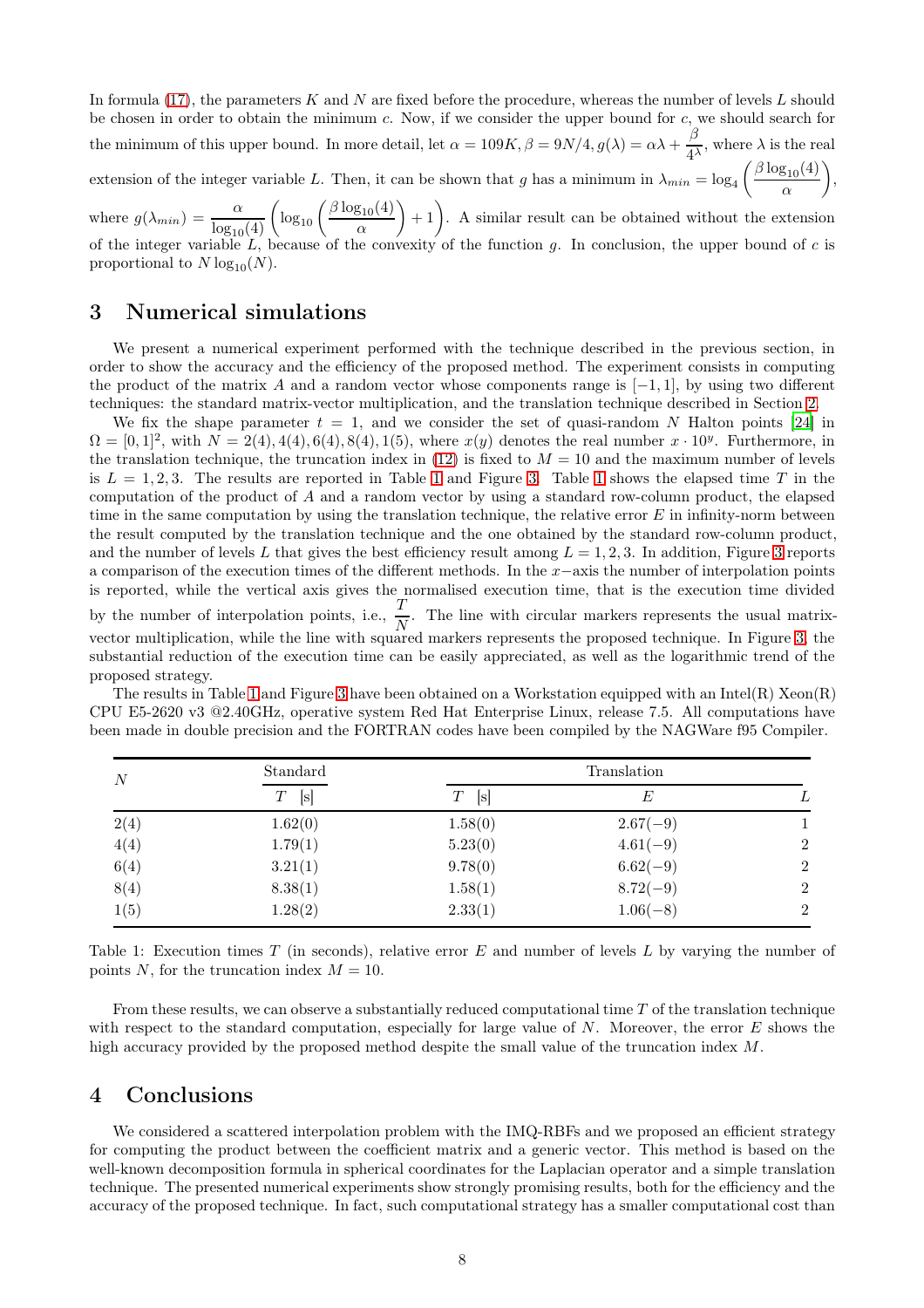<span id="page-8-8"></span>

Figure 3: Trends of the normalised execution times with the two strategies, when  $M = 10$ 

the standard matrix-vector multiplication, and the computed numerical solutions are almost the same. These results encourage further investigations about this method. In particular, such strategy should be implemented into an iterative method for the solution of the interpolation problem. Then, it could be interesting to study the generalization of this technique to the interpolation problem with different choices of RBFs, as well as to the collocation problem for the solution of differential equations. Finally, the decomposition of A could be profitably exploited for the construction of ad-hoc preconditioner for the interpolation problem.

Acknowledgments This research has been accomplished within Rete ITaliana di Approssimazione (RITA), the thematic group on "Approximation Theory and Applications" of the Italian Mathematical Union and partially funded by GNCS-INδAM.

### <span id="page-8-0"></span>References

- [1] Rolland L Hardy. "Theory and applications of the multiquadric-biharmonic method 20 years of discovery 1968–1988". In: *Computers & Mathematics with Applications* 19.8-9 (1990), pp. 163–208 (cit. on p. [1\)](#page-0-0).
- <span id="page-8-1"></span>[2] Jan Flusser. "An adaptive method for image registration". In: *Pattern Recognition* 25.1 (1992), pp. 45–54 (cit. on p. [1\)](#page-0-0).
- <span id="page-8-2"></span>[3] Jonathan C Carr, W Richard Fright, and Richard K Beatson. "Surface interpolation with radial basis functions for medical imaging". In: *IEEE transactions on medical imaging* 16.1 (1997), pp. 96–107 (cit. on p. [1\)](#page-0-0).
- <span id="page-8-3"></span>[4] Damiana Lazzaro and Laura B Montefusco. "Radial basis functions for the multivariate interpolation of large scattered data sets". In: *Journal of Computational and Applied Mathematics* 140.1-2 (2002), pp. 521– 536 (cit. on p. [1\)](#page-0-0).
- <span id="page-8-4"></span>[5] Carsten Franke and Robert Schaback. "Solving partial differential equations by collocation using radial basis functions". In: *Applied Mathematics and Computation* 93.1 (1998), pp. 73–82 (cit. on p. [1\)](#page-0-0).
- <span id="page-8-5"></span>[6] Tomaso Poggio and Federico Girosi. "Networks for approximation and learning". In: *Proceedings of the IEEE* 78.9 (1990), pp. 1481–1497 (cit. on p. [1\)](#page-0-0).
- <span id="page-8-6"></span>[7] Richard K Beatson, Jon B Cherrie, and Cameron T Mouat. "Fast fitting of radial basis functions: Methods based on preconditioned GMRES iteration". In: *Advances in Computational Mathematics* 11.2 (1999), pp. 253–270 (cit. on p. [1\)](#page-0-0).
- <span id="page-8-7"></span>[8] Leslie Greengard and Vladimir Rokhlin. "A fast algorithm for particle simulations". In: *Journal of computational physics* 73.2 (1987), pp. 325–348 (cit. on p. [1\)](#page-0-0).